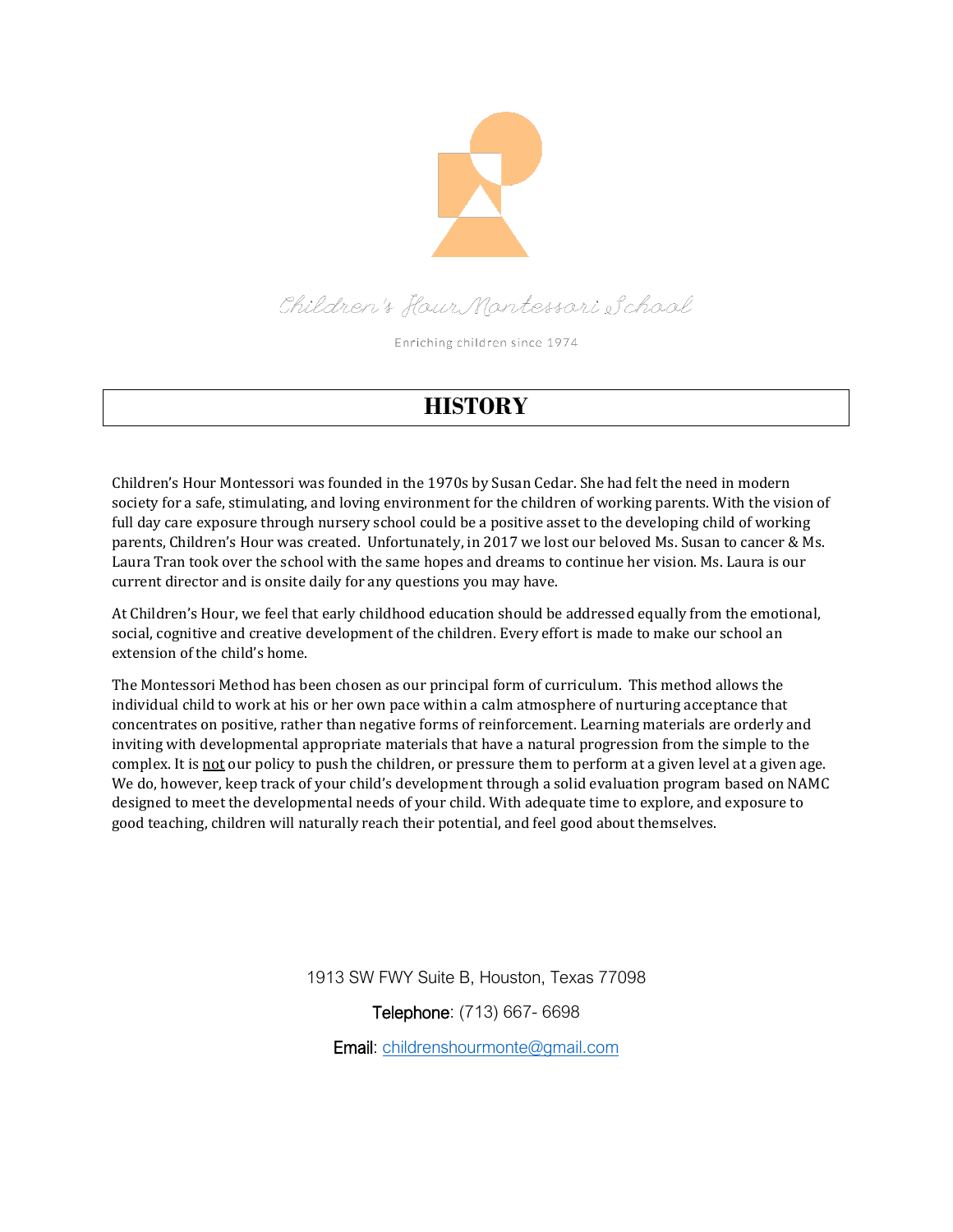## Welcome to our school!

Children's Hour is open to the community and does not discriminate in relation to race, creed, or sex.

#### **HOURS & LATE FEES**

Our school is open from 7:00am to 5:30 pm. A late fee of \$10.00 for the first 15 minutes will be charged with an additional charge of \$5.00 for each additional five-minute period. Lateness is a difficult issue. Please be aware that our teacher's work hard to provide a safe and stimulating environment for the children. Please make every effort to respect their right to leave on time. This late fee will need to paid to the teachers directly.

#### **SCHOOL POLICIES**

- Please make sure that all articles that come to school are clearly labeled with your child's name. We will not be responsible for lost or damaged articles.
- Please sign up for the Brightwheel APP to sign your child in & out daily. A child will only be released to approved pick-ups. Due to COVID, children will be handed off to parents at the door.
- A one-month notice for withdrawal is **REQUIRED,** that includes vacations and holidays. Tuition for a one- month period will be due regardless of your withdrawal notification.
- Credits are NOT given for absences or natural disaster closures.
- Please note that we reserve the right to refuse business at any time.
- For any questions or issues, please feel free to message us on the APP or call/email Ms. Laura

**ENROLLMENT PROCEDURE & CHARGES-----** Tuition is due in advance on the 1st. It is due whether a child is in attendance or not, as it assures a place for your child in the class. A late fee of \$25.00 will be charged if payment if not received within five days of the date due and every week after.

1. Completed enrollment form(s)

2. Shot records

3. Signed doctor's health statement

4. Extra set of clothing

5. Diapers/wipes for infant, bambino, tots & toddler classes \*clearly labeled

6. Cup for water/milk \*clearly labeled

7. One fitted crib sheet & adequate covering for nap time \*clearly labeled

One-time registration fee of \$150.00

A \$100.00 supply fee is due January, May, and September for all classes except Infants

#### **Infant class (6 weeks to 12 months)**

F/T \$1500/month

P/T options \$1100 for (3)full days/wk

**Bambino, Tots class (12-24 months)** 

#### F/T \$1300 & \$1400 non walking

**Toddler class (24 months – 36 months)**

F/T \$1200/month \*\$1300 NOT POTTY TRAINED

#### **Primary class (36 months– 6yrs)**

#### F/T \$1050/month

#### **Toddler & Primary P/T \$850/month**

#### **Bambino & Tots P/T \$1000/month**

\*(5)half days (8-noon)OR (3)full days/wk \*extra fee if child is not walking or potty trained **School Age (6 ys to 13 yrs) TBD \*CURRENTLY AFTER SCHOOL IS ONLY FOR SIBLINGS**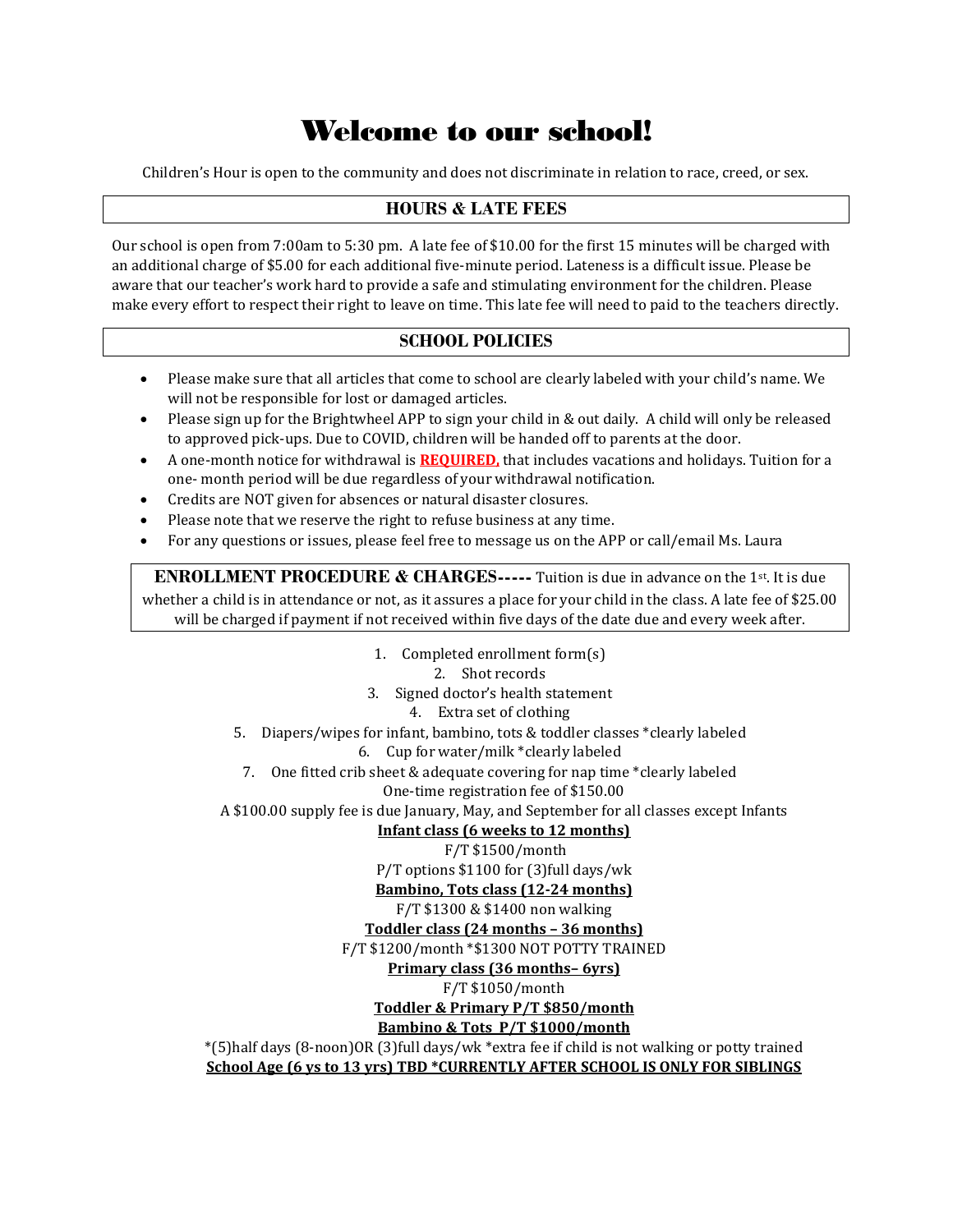#### **AGE GROUPS & CLASS SIZE**

#### (1) INFANT 6 weeks-1 year  $*3$  to 1 ratio

#### (2) **BAMBINO** for 12 months to 17 months \*5 to 1 ratio

#### (3)  $TOTS$  for 18 months to 24 months  $*6$  to 1 ratio</u>

#### (4) **TODDLER** 2 yrs to 3 yrs \*8 to 1 ratio

#### (5) **PRIMARY** for 3 yrs to 6 yrs \*10 to 1 ratio

#### **SAFE SLEEP**

Infant room: Children will follow all safe sleep policies by Texas HHS.

Bambino to Primary Classroom: CHMS will provide sleep mats that are labeled and cleaned weekly for your child. Parents are asked to provide a fitted crib sheet & covering on Monday & these items will be sent home Friday to be washed.

#### **FOOD SERVICE & BIRTHDAYS**

Morning snack, lunch, and (2) afternoon snacks are served daily. Lunch is included in the tuition for M-Th for the bambino up to primary classes. There is an option to either bring a sack lunch Friday for your child or purchase a meal for \$5.50 each Friday. Children are always encouraged, but never forced to eat their food.

Cakes OR cupcakes may be sent in for birthdays provided it follows allergy plans in affect. No presents please!

#### **PARENT INVOLVEMENT**

We see our parents as a part of our CHMS family & welcome your daily involvement. Unfortunately, due to Covid, we are suspending all activities & drop ins. We hope this will resume soon!

#### **ACCIDENT POLICY/PARENT NOTIFICATIONS/EMERGENCIES**

Every effort is made to safeguard the children from any mishap. Any type of injury, however, will be reported to the parent upon occurrence via the Brightwheel app. For emergencies that require a physician or hospital visit, the parent is informed and met at the closest hospital. We take a copy of the child's medical permission form. ---- All other communication will be via email or Brightwheel.

#### **ABSENCE, ILLNESS AND RELEASE-- PLEASE REPORT ANY COMMUNICABLE DISEASES PROMPTLY**

The health, safety, and welfare of the children is our primary concern. We request that children who have excessive nasal discharge, draining ears, eye infections, diarrhea, vomiting, harsh or persistent cough, fever of 99.5 & up, or rash remain home until cleared by a physician. Children who are not well enough to be involved in outdoor play should be cared for at home. The office should be notified when your child misses school, when your child is ill, and what the diagnosis and plan of treatment is. Once these symptoms are noticed at school, a parent will be notified and asked to pick up the child. They may return after 24hrs without reoccurring symptom(s)/medication and a doctor's note if severe.

#### If a child must receive medication at school, please make sure:

- Medication is handed to a staff member, NOT left in your child's bag.
- Medication release forms have been signed, and directions are clear to the staff.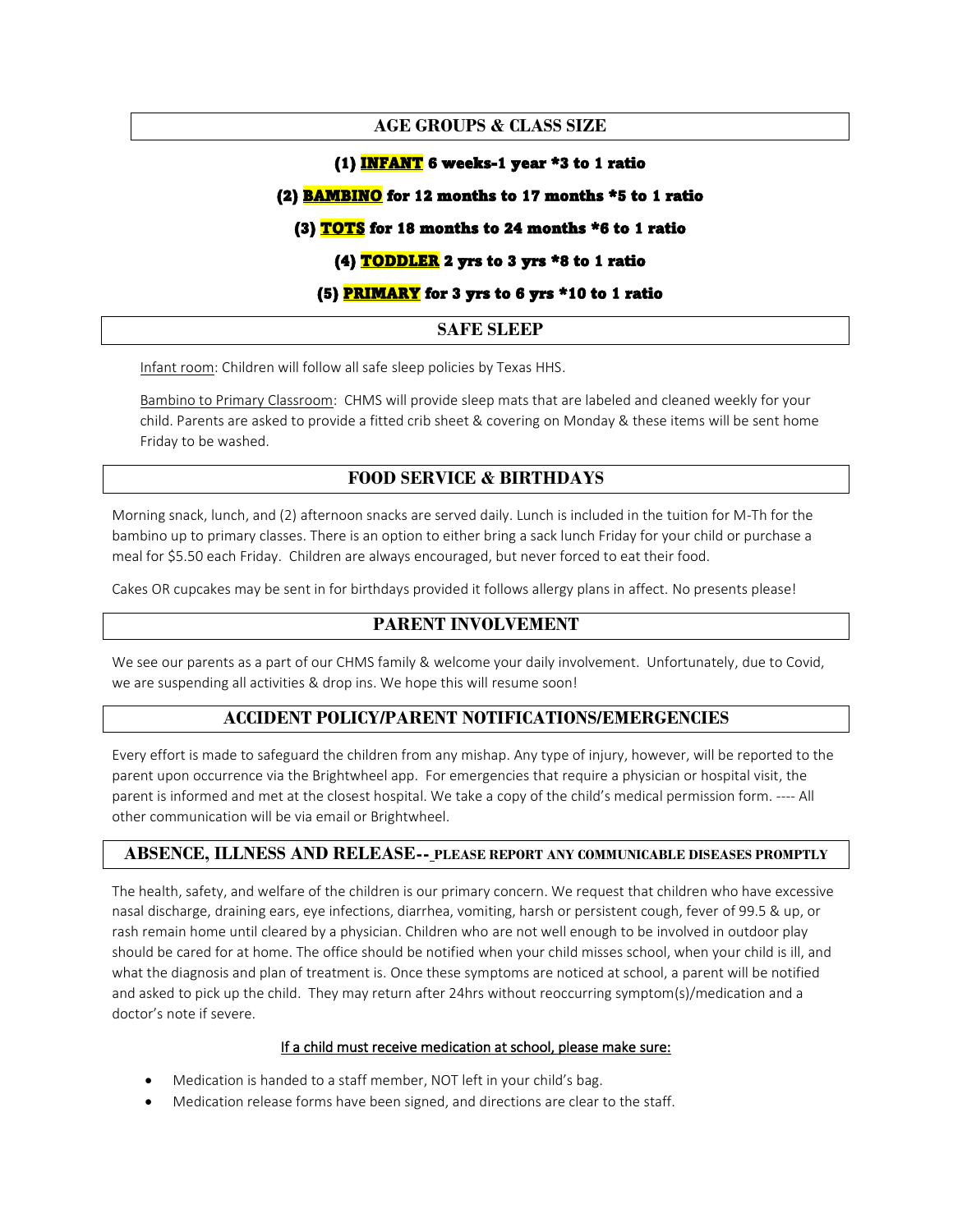• Your child's name and the date that the medication arrived at school is clearly marked on the medicine original container.

#### **IMMUNIZATION/VISION/HEARING**

All children must be immunized unless medical reasons exist. The requirements for vision/hearing apply each year for children enrolled in any licensed childcare center or school program four years old by September  $1<sup>st</sup>$  or Kindergarten within 120 days of admission.

#### **DISCIPLINE/BITING POLICY/SUSPENSION/EXPULSION**

Our school believes in positive reinforcement and redirection for any behavioral issues (ex: biting, hitting, etc). If biting should occur, we will make every attempt to work on positive redirection and using verbal statements when frustration arises. If the problem persists, we will contact the parents and work on a plan together. If after repeated attempts between the home & school, we may elect to remove the child from the environment.

#### **EXTRA CURRICULAR ACTIVITIES**

In addition to the focus on Montessori Education, we also provide a focus in creative development. We focus on art, music and movement. We also offer soccer, dance & Spanish through adjunct programs (\*please note that these programs require a minimum # of participants and is not included in the tuition). Our goal is to provide your child with the most well-rounded program possible.

#### **KINDERGARTEN READINESS/PROGRESS REPORTING**

We follow the North American Montessori curriculum and support our teachers in getting certified through their program. Montessori evaluations are available January & May. Parents may sign up for conferences with their child's teacher following those evaluations if you should feel the need.

Our program focuses on the cognitive, social, and emotional growth of your child as they prepare to enter kindergarten. It is our goal that the children, upon leaving our program, will have a solid familiarity with the upper/lower case alphabet, simple reading concepts, phonetic understanding, and a solid base of hands-on math experiences that have developed their powers of logic and an understanding of cause & effect relationships. Socially, we want the children to feel confident in their abilities and opinions, to be able to communicate their needs verbally, and proficiency at solving social conflict through non-violent means. Emotionally, we want the children to feel that a teacher is someone to help them, and never someone that they should feel intimidated by.

#### **CONTACTING DPFS/ABUSE/NEGLECT**

For any reason, you need to contact DFPS you can go to their website [www.dfps.state.tx.us](http://www.dfps.state.tx.us/) or call (713) 940-3009.It is required for us to inform DFPS of any signs of abuse/neglect by mental or emotional injury to a child that results in an observable and material impairment in the child's growth development. You may also do so by calling 1-800- 252-5400.

#### **GANG-FREE ZONES**

A gang-free zone is a designated area around a specific location where prohibited gang related activity is subject to increased penalty under Texas law. Parents may contact their local municipality or courthouse for information or a copy of a map.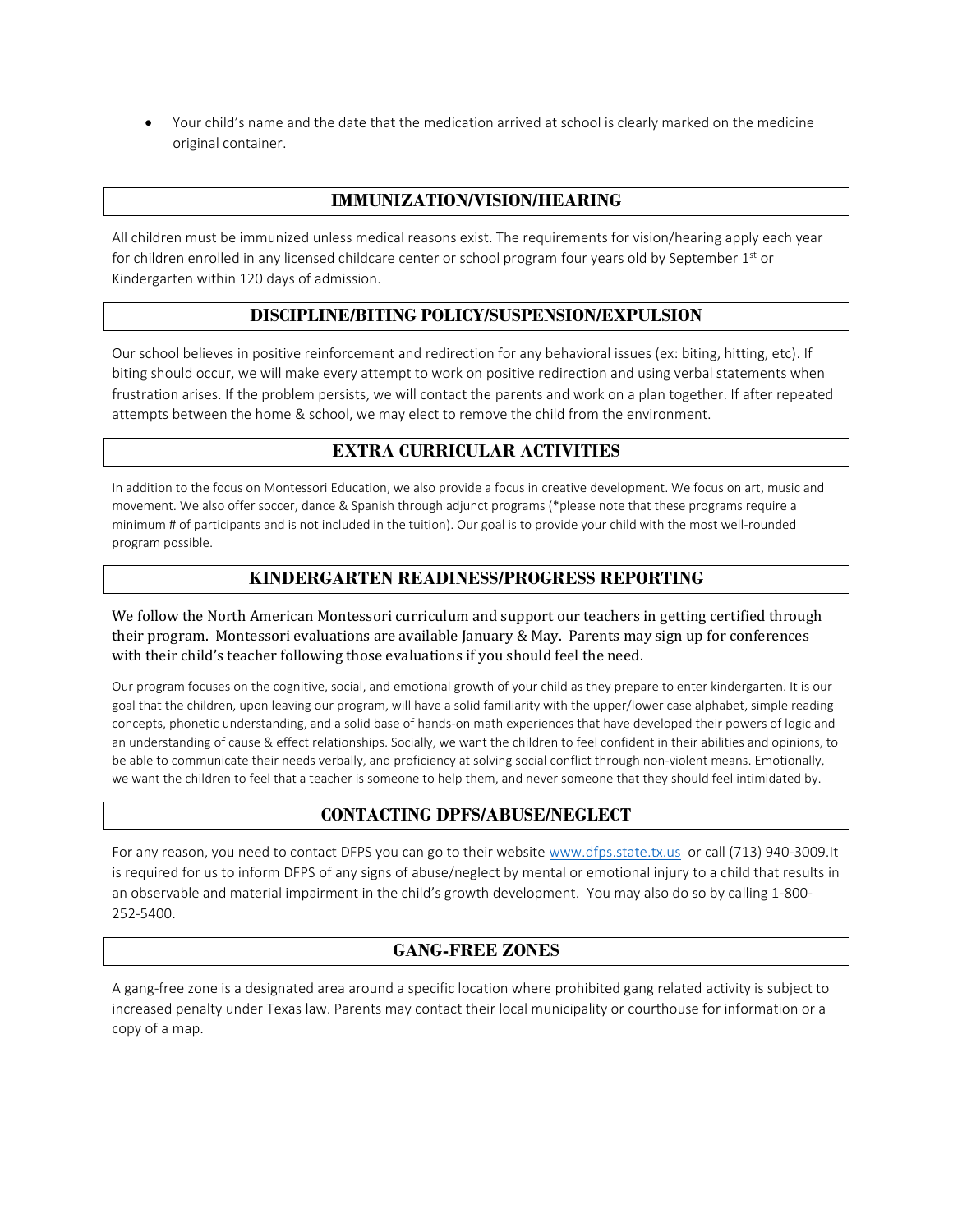

**Evacuation Plan** After exit and head count all children/staff will relocate in the back of the building of 1913 SW Fwy

Relocation Plan In case of extended Emergency and we were not able to stay behind our school, we would walk or drive them, if that were possible to a designated pick up place. Parents will all be notified of this location. We have two alternate routes in case one way is blocked.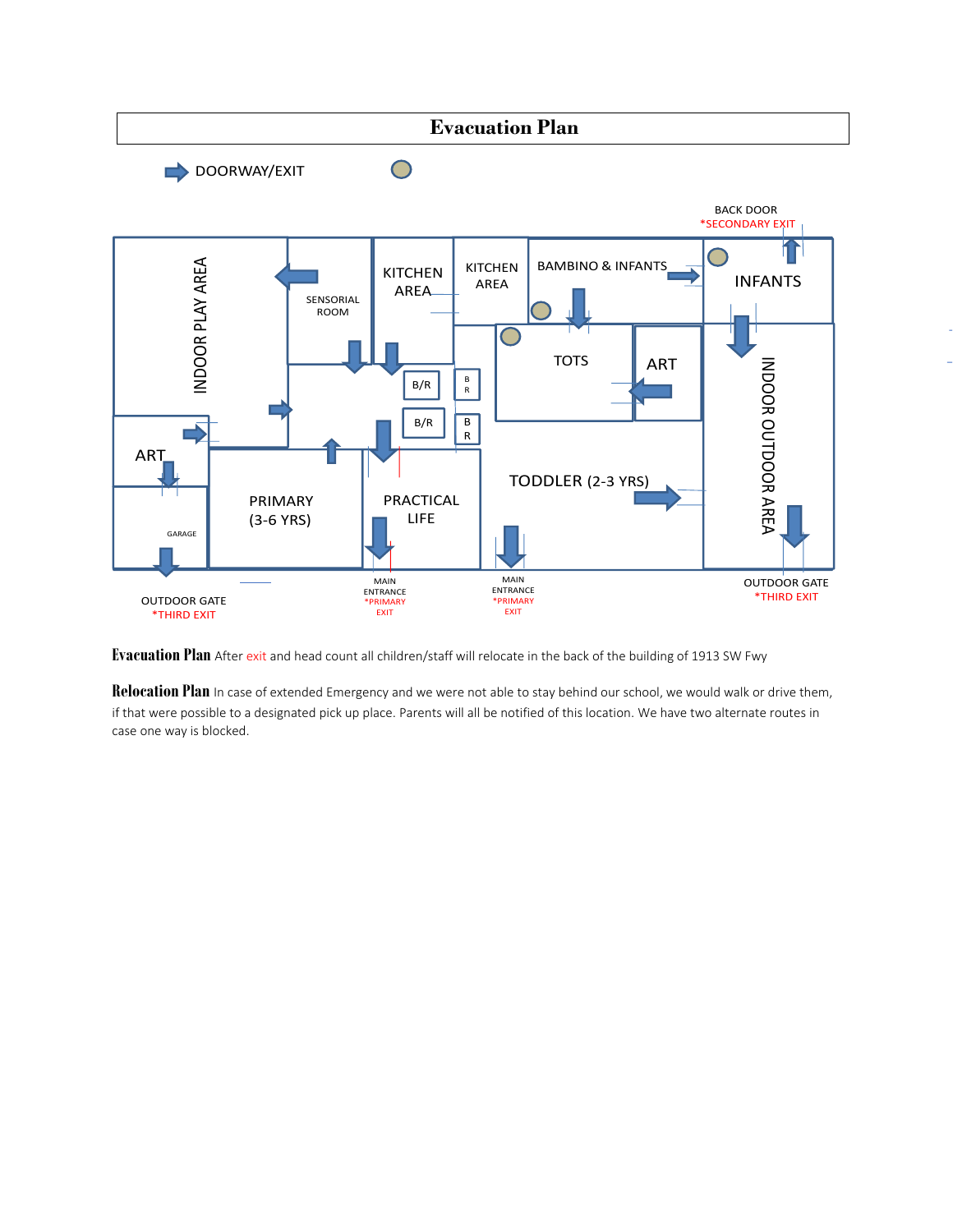#### **2022-2023 SCHOOL HOLIDAYS**

(MONDAY) MAY 30TH ---- MEMORIAL DAY

(MONDAY) JULY 4TH --- INDEPENDENCE DAY

(MONDAY) SEPTEMBER 5 TH ----- LABOR DAY

(W-FRI) NOVEMBER 23<sup>rd</sup> to 25<sup>th</sup> ----- THANKSGIVING

(MON-FRI) DECEMBER 26TH – JAN 6TH ----- WINTER HOLIDAY

(MON) JANUARY 9TH ----- TEACHER IN SERVICE DAY FOR YEARLY TRAINING

(MONDAY) JANUARY 16<sup>TH</sup> ----- MLK DAY

(MONDAY) FEBRUARY 20TH --- PRESIDENT'S DAY

 $(WED\text{-}FRI)$  MARCH  $15^{\text{TH}}$  - $17^{\text{TH}}$  ----- <code>SPRING</code> BREAK

 $(MONDAY)$  MAY 29TH ----- MEMORIAL DAY

(MONDAY) JULY  $4^{TH}$  ----INDEPENDENCE DAY

#### **2022-2023 PRICING**

ONE TIME REGISTRATION FEE \$150

SUPPLY FEE 3X/YEAR \$100 (JAN, MAY, SEPT)

INFANT FULL TIME (6 WKS-11 MONTHS) \$1700

INFANT PART-TIME \$1200/MONTH FOR 3 FULL DAYS

BAMBINO & TOTS FULL TIME (12 MONTHS-24 MONTHS) \$1300 \*\$1400 NON WALKING

TODDLER FULL TIME (24-36 MONTHS) \$1200 \*\$1300 NOT POTTY TRAINED

PRIMARY FULL TIME (3-6 YEARS) \$1050

\*BAMBINO-TOTS PART-TIME \$1000 EITHER 5 HALF DAYS 8-12 PM OR 3 FULL DAYS

\*TODDLER-PRIMARY PART-TIME \$850 EITHER 5 HALF DAYS 8-12 PM OR 3 FULL DAYS

\*EXTRA FEES APPLY FOR NON WALKING OR NOT POTTY TRAINED

SCHOOL AGE FULL TIME (6 YEARS TO 13 YEARS) \$TBD \*ONLY AVAILABLE FOR SIBLINGS

**TUITION INCLUDES**: MORNING (BEFORE 8 AM), LUNCH (11 AM), AFTERNOON (3 PM) & LATE AFTERNOON (5 PM) SNACK, M-THURSDAY LUNCH INCLUDED (DEPENDING ON PROGRAM CHOSEN) AS WELL AS MILK/WATER

FRIDAY \*BRING SACK LUNCH OR PURCHASE LUNCH \$5.50

**METHODS OF PAYMENT: CASH, CHECK, ZELLE TO SCHOOL EMAIL** 

**\* BRIGHTWHEEL OFFERS ACH BUT & C/C OPTIONS BUT THERE IS A PER TRANSACTION FEE ADDED.**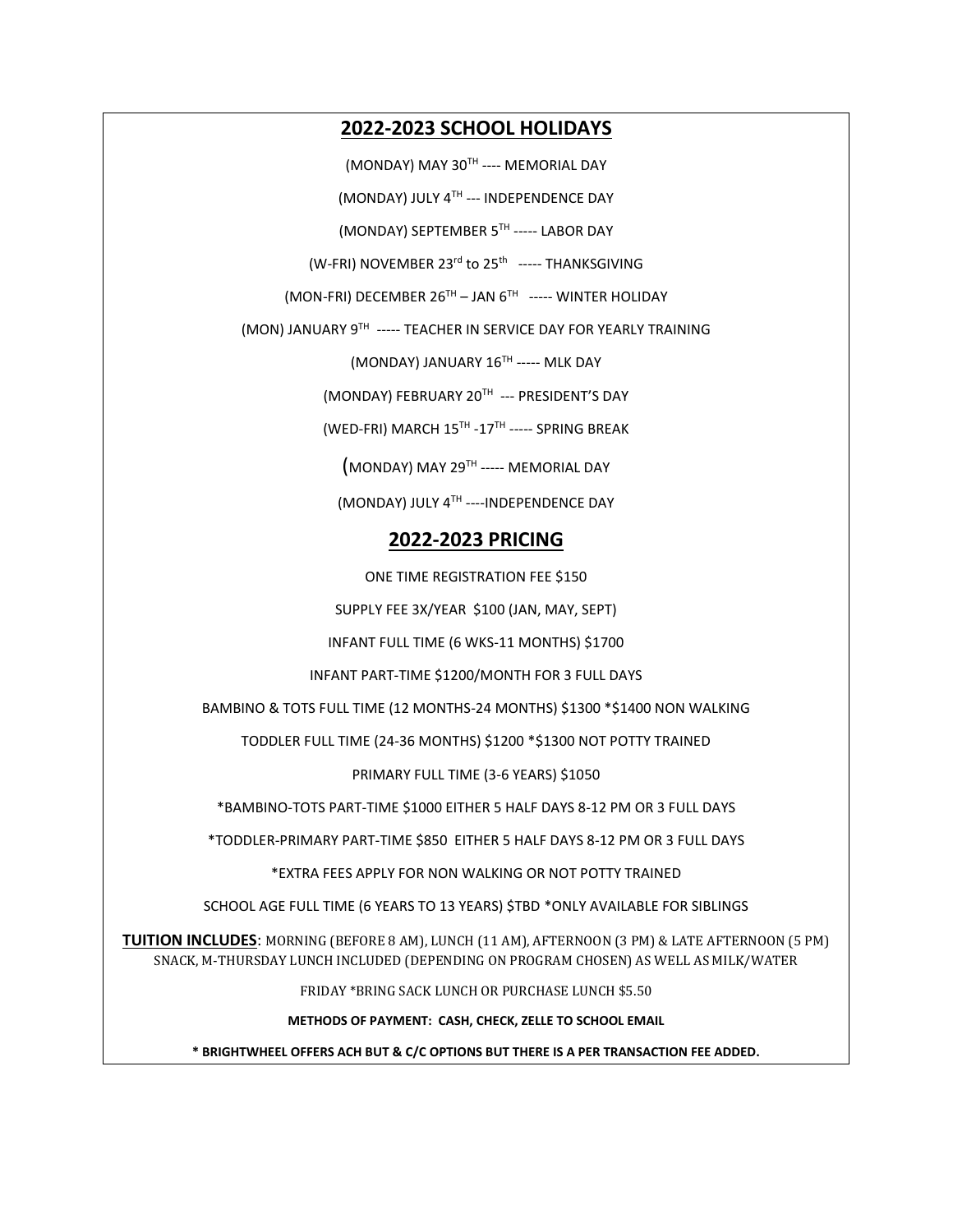## **CHMS Infant Schedule**

. The Daily Schedule varies in terms of timing based on the needs of each individual child. The following are a list of activities that will take place every day in accordance with the child's needs, at various times throughout the day:

• Feeding: Infants will be fed on demand and work towards a regular schedule of breakfast, snack, lunch, snack, and dinner depending on the child's arrival and departure times. Older infants who are weaned will have breakfast (if applicable), lunch and snack-on demand as needed, generally once in the morning and once in the afternoon. We ask that all table foods are introduced at home before sent to school.

- Sleeping: Children in the infant room will nap on an as needed basis. The children will be provided with a mini crib mattress and sleep on the floor so that they have more freedom to explore. Parents are to provide us with 3-5 mini crib sheets to be changed daily.
	- Stomach Time: Infants will have 30 minutes of time on their stomach each day (until they are rolling over, crawling, etc.) to strengthen their necks and upper body. This time will be broken into smaller increments as necessary for the child.
	- Comfort: All of the infants will be given regular, physical and emotional comfort, as the need arises. Positive interactions like smiling, laughing, cuddling are encouraged.

• Outdoor Playtime: Weather permitting, the infants will spend at least 30 minutes outside, twice a day. The time at which this occurs may vary based on the sleeping needs of the class. Outside activities may include, but are not limited to time on the playground, picnics, stroller walks, etc.

• Work Period: The Work Period in an Infant Montessori class is not a defined block of time. Instead, in the infant class, the babies are working anytime they are awake (and even when they are asleep!!). Activities are designed to stimulate the physical, intellectual, social and emotional development of the infant. The environment is prepared thoughtfully at the infant's level to allow free movement and maximum exploration. Lessons and activities are designed to build both gross and fine motor skills such as grasping, batting, reaching, rolling over, crawling, standing, cruising and walking; activities to boost language development such a teacher singing, talking, naming objects, describing pictures and reading; as well as activities that encourage spatial awareness, sensory exploration, and the beginnings of selfcare. Infants are also introduced to basic musical instruments and art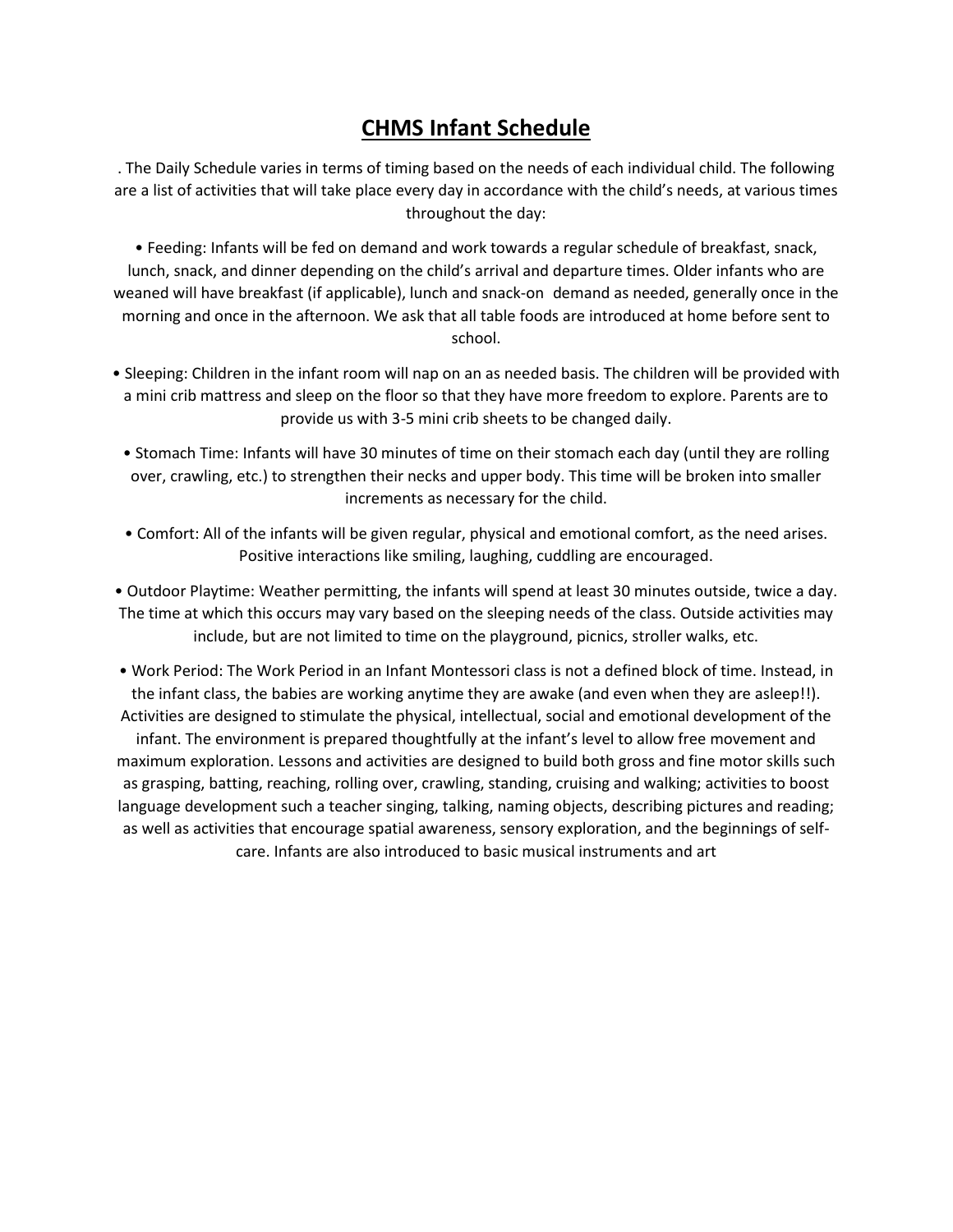### CHMS 2022-2023 DAILY SCHEDULE \*JAN-MAY.

JUNE-AUG SUMMER CAMPS

# **BAMBINO CLASS (12 MONTHS-17 MONTHS)**

# **\*DIAPERS CHANGES WHEN NEEDED THROUGHOUT THE DAY**

| $7:00 - 8:00$  | SCHOOL OPENS/MORNING SNACK/BREAKFAST            |
|----------------|-------------------------------------------------|
| 8:00-9:00      | <b>OUTDOOR PLAY</b>                             |
| $9:00-9:15$    | <b>CIRCLE TIME</b>                              |
| $9:15 - 10:15$ | <b>MONTESSORI</b>                               |
| 10:15-10:45    | <b>ARTS/CRAFTS</b>                              |
| 10:45-11:15    | <b>LUNCH</b>                                    |
| 11:15-11:30    | <b>SPANISH</b>                                  |
| 11:30-12:30    | <b>OUTDOOR PLAY</b>                             |
| 12:30-12:45    | <b>RELAXATION MUSIC</b>                         |
| 12:45-2:45     | <b>NAPTIME</b>                                  |
| $2:45-3:15$    | <b>AFTERNOON SNACK</b>                          |
| $3:15-3:45$    | <b>OUTDOOR PLAY/MUSIC &amp; MOVEMENT</b>        |
| $3:45 - 4:45$  | <b>SONGS/STORY TIME</b>                         |
| 4:45-5:00      | <b>LATE AFTERNOON SNACK</b>                     |
| 5:00-5:30      | DISCOVERY PLAY/SCHOOL CLOSES                    |
|                | <b>TOTS CLASS (18 MONTHS-24 MONTHS)</b>         |
|                | *DIAPERS CHANGES WHEN NEEDED THROUGHOUT THE DAY |
| $7:00 - 8:00$  | SCHOOL OPENS/MORNING SNACK/BREAKFAST            |
| $8:00-9:00$    | <b>MONTESSORI</b>                               |
| $9:00-9:30$    | <b>CIRCLE TIME</b>                              |
| 9:30-10:50     | MONTESSORI/CRAFTS/ART                           |
| 10:50-11:30    | <b>LUNCH</b>                                    |
| 11:30-11:45    | <b>SPANISH</b>                                  |
| 11:45-12:45    | <b>OUTDOOR PLAY</b>                             |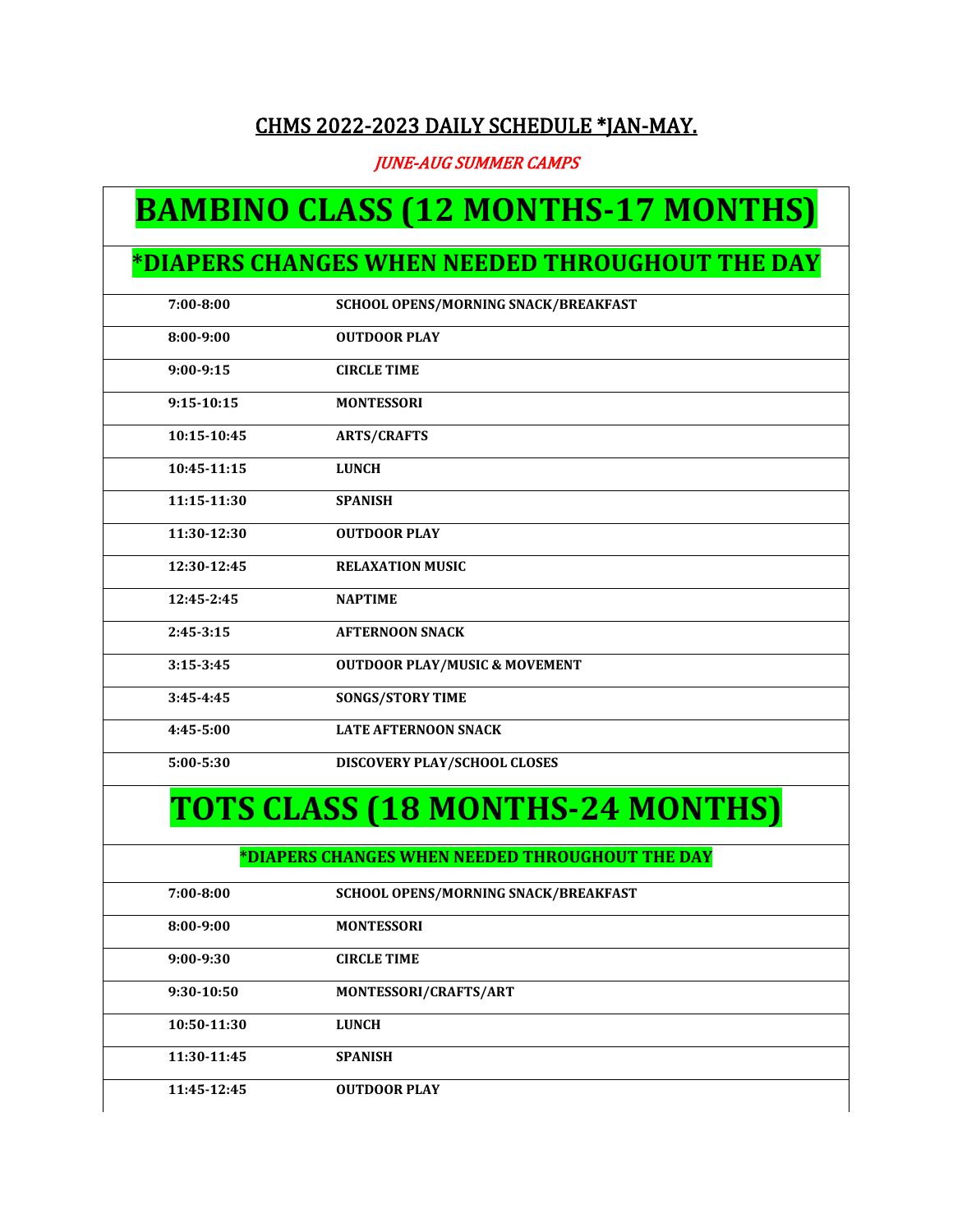| 12:45-1:00    | <b>RELAXATION MUSIC</b>                    |
|---------------|--------------------------------------------|
| $1:00 - 3:00$ | <b>NAPTIME</b>                             |
| $3:00 - 3:15$ | <b>AFTERNOON SNACK</b>                     |
| $3:15 - 3:45$ | <b>MUSIC &amp; MOVEMENT/OUTDOOR PLAY</b>   |
| 3:45-4:45     | <b>SONGS/STORY TIME</b>                    |
| 4:45-5:00     | <b>LATE AFTERNOON SNACK</b>                |
| 5:00-5:30     | DISCOVERY PLAY/SCHOOL CLOSES               |
|               | <b>TODDLER CLASS (24 MONTHS-36 MONTHS)</b> |
| $7:00 - 8:00$ | SCHOOL OPENS/MORNING SNACK/BREAKFAST       |
| 8:00-9:30     | <b>MONTESSORI</b>                          |
| 9:30-10:30    | <b>OUTDOOR PLAY</b>                        |
| 10:30-11:00   | <b>CIRCLE TIME</b>                         |
| 11:00-11:45   | <b>LUNCH</b>                               |
| 11:30-11:45   | <b>SPANISH</b>                             |
| 11:45-12:15   | <b>ARTS/CRAFTS</b>                         |
| 12:15-12:45   | <b>STORY/SONG GROUP</b>                    |
| 12:45-1:00    | <b>RELAXATION MUSIC</b>                    |
| $1:00 - 3:00$ | <b>NAPTIME</b>                             |
| 3:00-3:30     | <b>WAKE UP YOGA STRETCHES</b>              |
| 3:30-4:00     | <b>AFTERNOON SNACK</b>                     |
| $4:00 - 5:00$ | <b>MUSIC &amp; MOVEMENT</b>                |
| $5:00 - 5:15$ | <b>LATE AFTERNOON SNACK</b>                |
| 5:15-5:30     | DISCOVERY PLAY/SCHOOL CLOSES               |
|               | <b>PRIMARY CLASS (3-6 yrs)</b>             |
| $7:00 - 8:00$ | SCHOOL OPENS/MORNING SNACK/BREAKFAST       |
| 8:30-9:00     | <b>MONTESSORI</b>                          |
| 9:00-9:30     | <b>CIRCLE TIME</b>                         |
| 9:30-11:30    | 1 ON 1 KINDER PREP/MONTESSORI              |
| 11:30-12:00   | <b>LUNCH</b>                               |